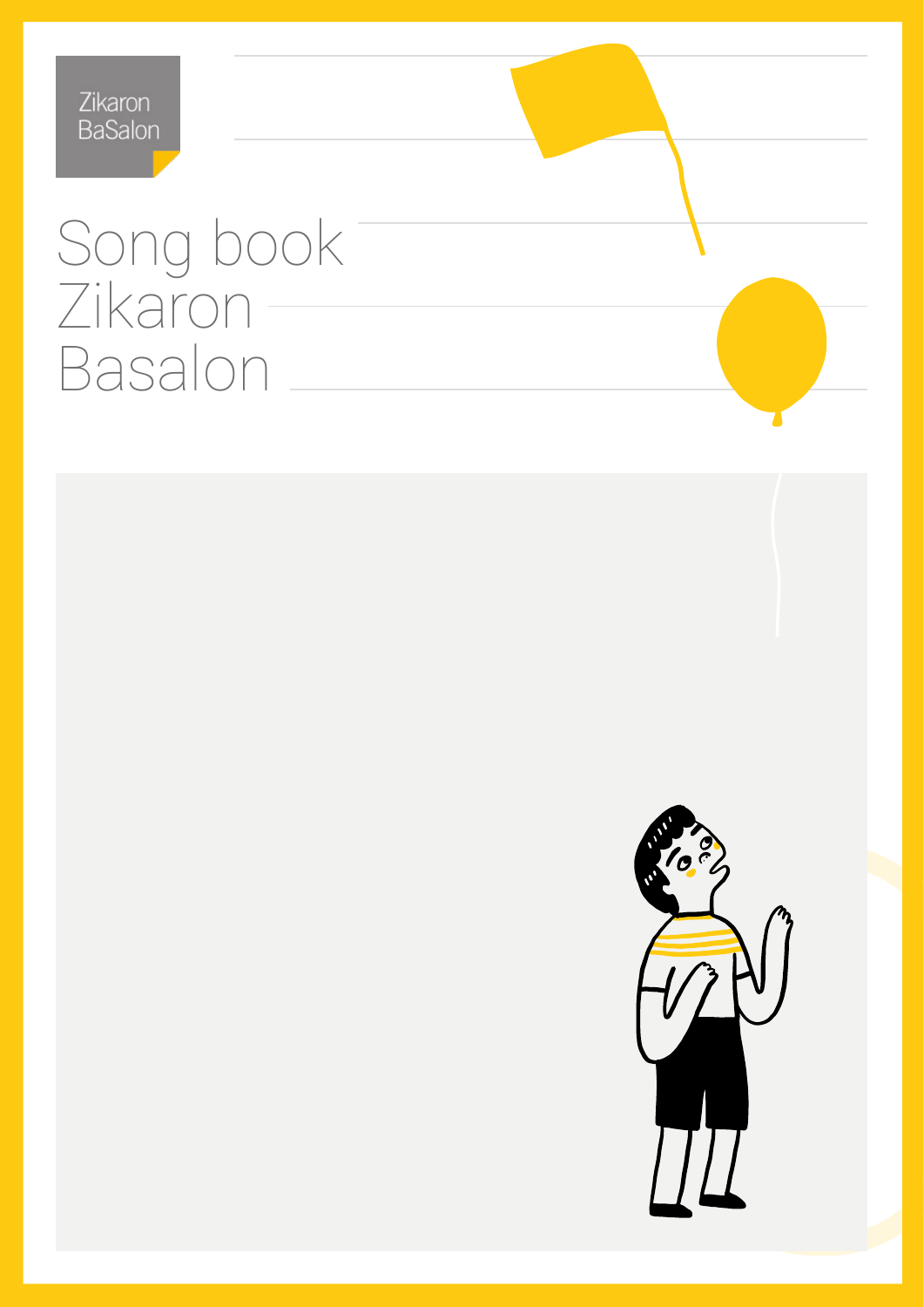# Who By Fire / Leonard Cohen

### Zikaron **BaSalon**

#### [Verse 1]

Am G Am And who by fire Am G Am Who by water C G C Who in the sunshine C G C Who in the night time Am G Am Who by high ordeal Am G Am Who by common trial C<sub>c</sub> G Who in your merry merry month of may C G C Who by very slow decay Am F I And who shall I say is calling?

#### [Verse 2]

Am G Am And who in her lonely slip Am G Am Who by barbiturate C G C Who in these realms of love C G C Who by something blunt Am G Am Who by avalanche Am G Am Who by powder C G C Who for his greed C G C Who for his hunger Am F And who shall I say is calling?

#### [Verse 3]

Am G C Am And who by brave assent Am G Am Who by accident C G C Who in solitude C G C Who in this mirror Am C G Am Who by his lady's command Am G Am Who by his own hand C G C Who in mortal chains C G C Who in power Am F And who shall I say is calling?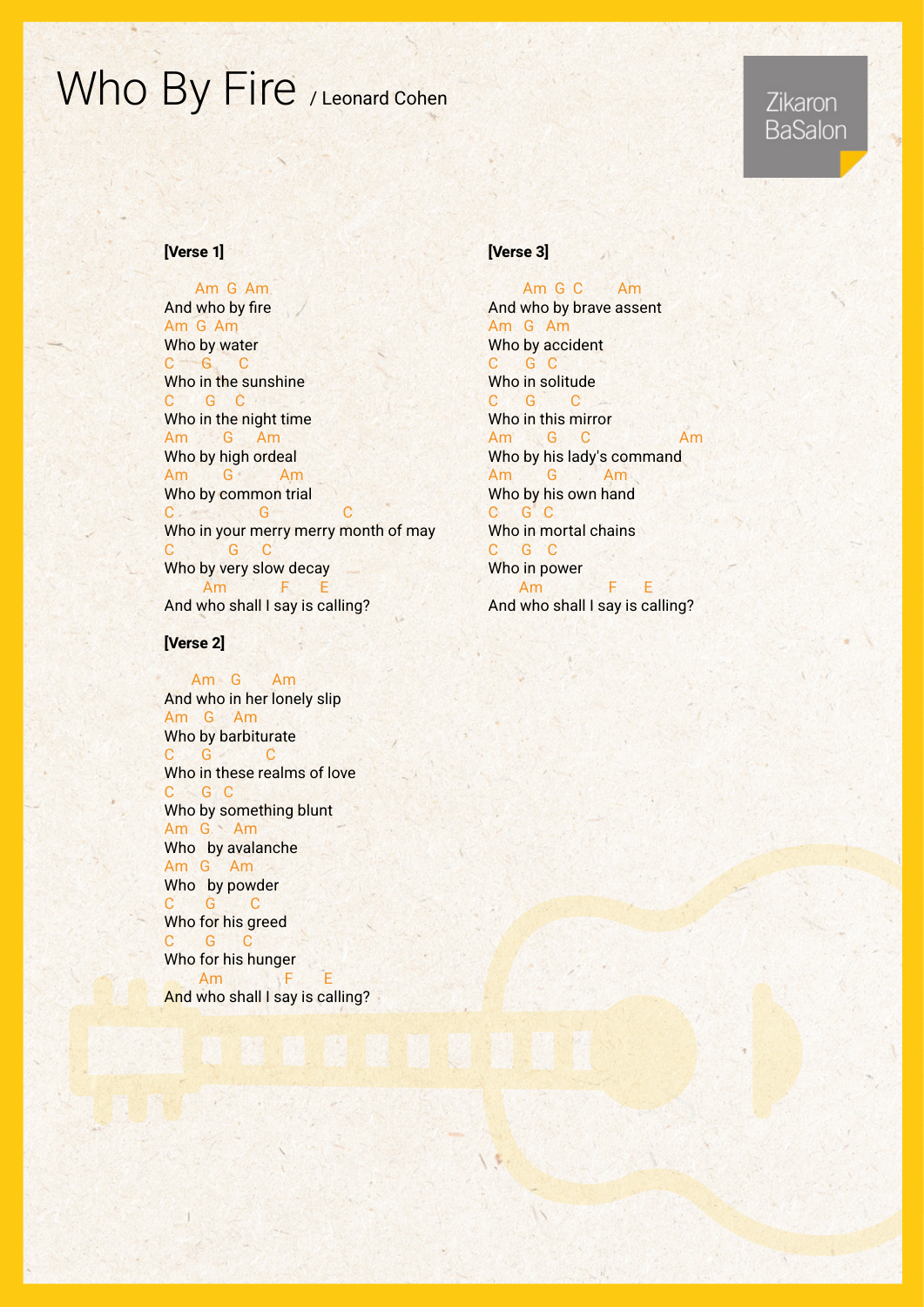## Dust In The Wind / Kansas

### Zikaron **BaSalon**

#### Intro:

| C Cmaj7 Cadd9 C                                                                                                  |  |
|------------------------------------------------------------------------------------------------------------------|--|
| B -1-----1-----0------0---- -3------3----1------1---- <br>G -----0-----0-----0-----0- -----0-----0-----0-----0-  |  |
| D ----2-----2-----2-----2-- ----2------2-----2-----2-- <br>A -3-----3-----3-----3----- -3-----3-----3-----3----- |  |
|                                                                                                                  |  |
| B -0-----0-----3------3---- -1------1----0------0----                                                            |  |
| D ----2-----2-----2-----2-- ----2-----2-----2-----2-- <br>A -0-----0-----0-----0----- -0-----0-----0-----0-----  |  |
|                                                                                                                  |  |
|                                                                                                                  |  |
| B -3------3----1------1---- -0------0----3------3-----                                                           |  |
| G -----0-----0-----0-----0- -----0-----0-----0-----0- <br>D ----2-----2-----2-----2-- ----2-----2-----2-----2--  |  |
| A -3-----3-----3-----3----- -3-----3-----3-----3-----                                                            |  |
|                                                                                                                  |  |
| B -1------1----0------0---- -3------3----1-----1--3--                                                            |  |
| A -0-----0-----0-----0----- -0-----0-----0-----0--2--                                                            |  |

#### $C$  G/B Am

I close my eyes, G Dm7 Am Only for a moment and the moment's gone.  $C G/B$  Am All my dreams, G #F/D Am 7Dm G Pass before my eyes a curiosity.

#### :Chorus

G Am Am/G Dust in the wind.  $D/F#$  G Am All they are is dust in the wind  $C$  G/B Am Same old song, G Dm7 Am

Just a drop of water in an endless sea,

### $C$  G/B Am

All we do,  $G$   $Dm7$   $Am$   $D/F#$   $G$ Crumbles to the ground tho' we refuse to see. G Am Am/G Dust in the wind, D/F# G Am Amadd9 Amadd9 G/A G/A F/A F/A All we are is dust in the wiiiiii---iiiiiiiiiiiiiind, oooooooh ho hoooooooooo. C G/B Am (Now) Don't ha-ang o-on, G Dm7 Am Nothing lasts forever but the earth and sky.  $C G/b$  Am Am It slips a-awa-a-ay, G # Dm7 Am \* D/F# G

And all your money won't another minute buy.

Bridge:

Cadd9 Am C Asus4 x2

Am Am/G Dust in the wind.  $D/F#$  G Am Am/G D/F#G All we are is dust in the wind. G Am Am Am/G Dust in the wind, (everything is dust in the wind)  $D/F#$   $G$  Am Everything is dust in the wind

#### Bridge:

Cadd9 Am C Asus4 x2

Ending: C Asus4 Cadd9 Am x2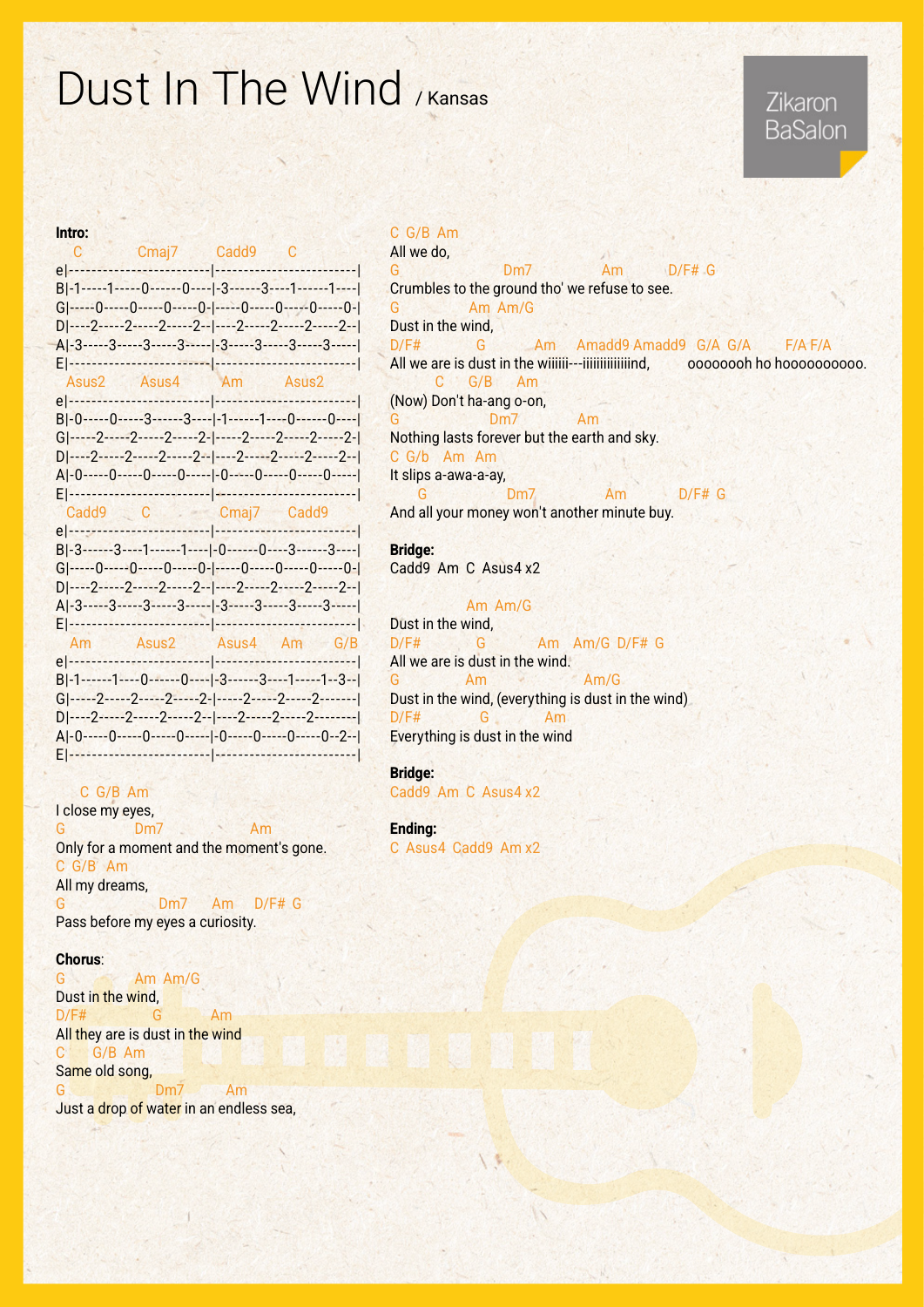## Knockin' On Heaven's Door / Bob Dylan

#### [Intro]

#### **GD** Am G D C

#### [Verse]

G D Am Mama take this badge off of me G D C I can't use it anymore G D Am D Am D B Am D B Am D B Am D B B Am D B B Am D B B B B B  $\mathsf{A}\mathsf{m}$ It's getting dark, too dark to see G D G C I feel I'm knockin on heaven's door

#### [Chorus]

G D Am Knock, knock, knockin' on heaven's door General December Control Control Control Control Control Control Control Control Control Control Co Knock, knock, knockin' on heaven's door Germany Definition of American American American American American American American American American America<br>Experimental American American American American American American American American American American America Knock, knock, knockin' on heaven's door General December 1988 C Knock, knock, knockin' on heaven's door

#### [Verse]

G D Am Mama put my guns in the ground G D C I can't shoot them anymore Am D G That long black cloud is comin' down General December 2016 C I feel I'm knockin' on heaven's door

#### [Chorus]

Germany December 2014 Am Knock, knock, knockin' on heaven's door G B D G C C Knock, knock, knockin' on heaven's door Germany December 2014 Am Knock, knock, knockin' on heaven's door General December 1980 Knock, knock, knockin' on heaven's door

#### [Outro]

G D Am oo - oo - oo - Oo

G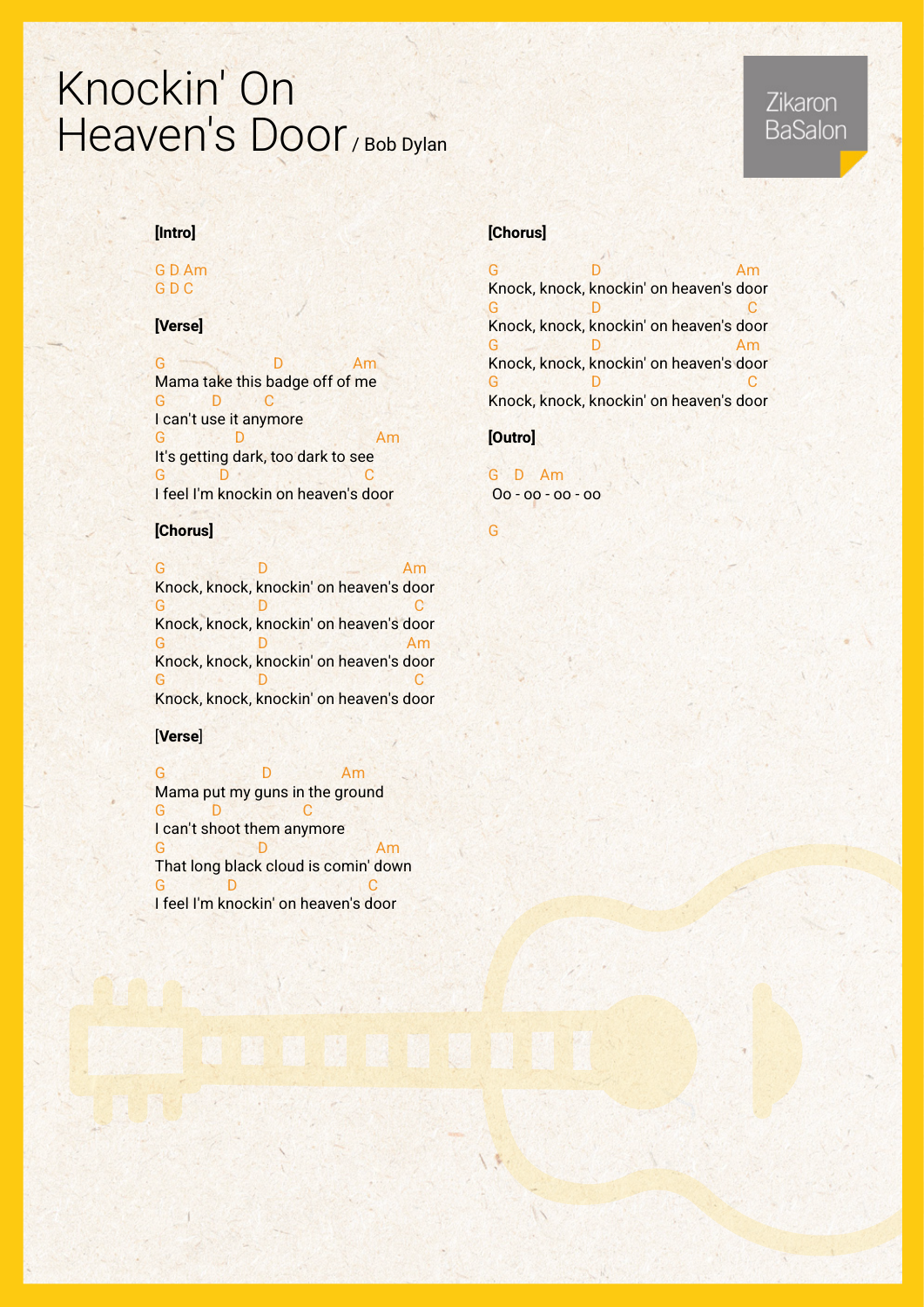## Everybodys Gotta Learn Sometime / Krezip

### Zikaron **BaSalon**

#### Gm Bb/F Bb/E F/Eb Dm7 EbM7 Am7

|                 |  |                              | $B -3---3---3---2---2---6---8---5---5-1$                                                                                                                                                                                                                                                                                                                                                             |  |
|-----------------|--|------------------------------|------------------------------------------------------------------------------------------------------------------------------------------------------------------------------------------------------------------------------------------------------------------------------------------------------------------------------------------------------------------------------------------------------|--|
|                 |  |                              | $G\left[-3\cdots3\cdots3\cdots3\cdots3\cdots3\cdots1\cdots5\cdots7\cdots5\cdots5\cdots1\right]$                                                                                                                                                                                                                                                                                                      |  |
|                 |  |                              | $D \left  \frac{1}{2} - 5 - \frac{3}{2} - \frac{2}{2} - \frac{1}{2} - \frac{2}{2} - \frac{3}{2} - \frac{3}{2} - \frac{3}{2} - \frac{3}{2} - \frac{3}{2} - \frac{3}{2} - \frac{1}{2} - \frac{3}{2} - \frac{1}{2} - \frac{3}{2} - \frac{1}{2} - \frac{3}{2} - \frac{1}{2} - \frac{3}{2} - \frac{1}{2} - \frac{3}{2} - \frac{1}{2} - \frac{3}{2} - \frac{1}{2} - \frac{3}{2} - \frac{1}{2} - \frac{3}{$ |  |
|                 |  | A -------------------------- |                                                                                                                                                                                                                                                                                                                                                                                                      |  |
| El ------------ |  |                              | ----------------------------5--                                                                                                                                                                                                                                                                                                                                                                      |  |

#### **LYRICS**

Gm Bb/F Bb/E F/Eb Gm Bb/F Bb/E F/Eb Change your heart, **Example 20 is a constructed by Change** your Gm Bb/F Bb/F Bb/E F/Eb Gm Bb/F Bb/E F/Eb Change your heart, example it will astound you **Gm** D Cm Fsus F And I need your loving like the sunshine Dm7 EbM7 Am7 And everybody's gotta learn sometime **Dm7 EbM7** Am7 Everybody's gotta learn sometime Dm7 EbM7 Am7 Everybody's gotta learn sometime Dm<sub>7</sub> Oooh

 $(Bb/FBb/E)4x$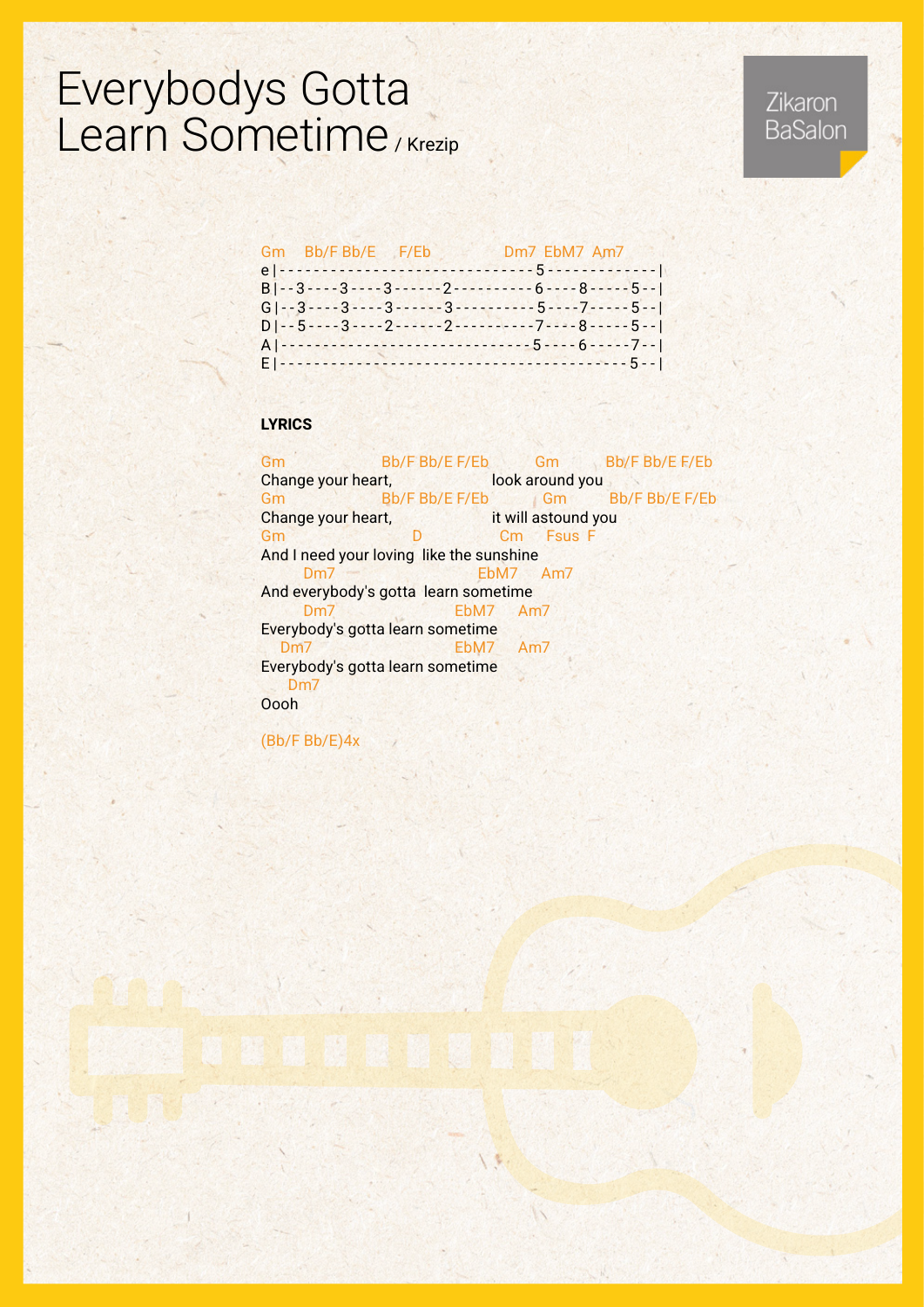# Eye In The Sky / The Alan Parsons Project

### Zikaron BaSalon

#### [Intro]

Bm G G Bm

#### [Verse]

D<sub>am</sub> Bm Don't think sorry's easily said Design and the Book Bm Don't try turning tables instead Gm<sub>6</sub> You've taken lots of chances before B<sub>m</sub> But I ain't gonna give any more Don't ask me D That's how it goes D G 'Cause part of me knows what you're thinking... **Definition of the property of the Bm** Don't say words you're gonna regret **D** Bm Don't let the fire rush to your head Gm G I've heard the accusation before **Excellent Contract Contract Contract Contract Contract Contract Contract Contract Contract Contract Contract C** And I ain't gonna take any more

#### **Believe me** D The sun in your eyes D G Made some of the lies worth believing

#### [Chorus]

**D** I am the eye in the sky

Looking at you F#m I can read your mind D I am the maker of rules

**Dealing with fools** F#m I can cheat you blind

 $G<sub>m6</sub>$ And I don't need to see any more G Bm To know that I can read your mind, I can read your mind **Bm** I can read your mind, I can read your mind

#### [Verse]

Design and Design and Design and Design and Design and Design and Design and Design and Design and D Don't leave false illusions behind **Department of the Contract of the Bm** Don't cry 'cause I ain't changing my mind Gm G So find another fool like before **E** Bm **Bm E** 'Cause I ain't gonna live anymore believing D G D Some of the lies while all of the signs are deceiving

#### [Chorus]

**D** I am the eye in the sky

Looking at you F#m I can read your mind  $\mathbf{D}$ 

I am the maker of rules

Dealing with fools F#m I can cheat you blind

Gm G And I don't need to see any more **Bm** G To know that I can read your mind, I can read your mind **Bm** I can read your mind, I can read your mind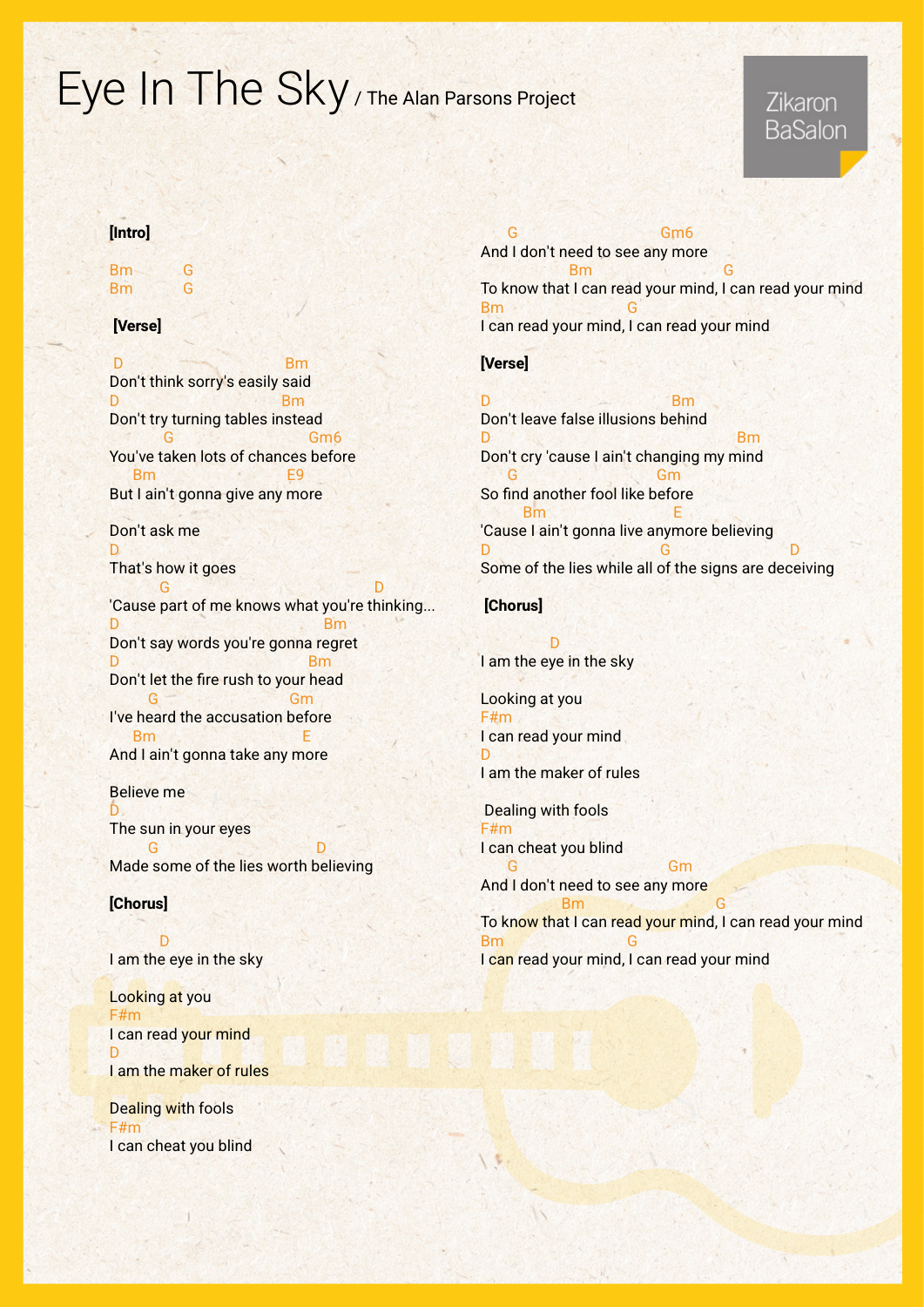## Lovesong / Adele

### Zikaron **BaSalon**

#### [Verse 1]

Am G F E7 Whenever I'm alone with you Am G F You make me feel like I am home again Am G F E7 Whenever I'm alone with you Am G You make me feel like I am whole again

#### [Instrumental]

#### Am G F E7

#### [Verse]

Am G F E7 Whenever I'm alone with you Am G F E7 You make me feel like I am young again Am G F E7 Whenever I'm alone with you Am G You make me feel like I am fun again

#### [Chorus]

F Dm How ever far away Am G I will always love you F Dm How ever long I stay Am G I will always love you Dm F What ever words I say Am G I will always love you F Dm Am I will always love you

#### [Instrumental] Am G F E7

#### [Verse 2]

Am G F E7 Whenever I'm alone with you Am G F E7 You make me feel like I am free again Am G F E7 Whenever I'm alone with you Am G F E7 You make me feel like I am clean again

#### [Chorus]

D<sub>m</sub> How ever far away Am G I will always love you F Dm How ever long I stay Am G I will always love you F Dm What ever words I say Am<sub>G</sub> I will always love you F Dm Am I will always love you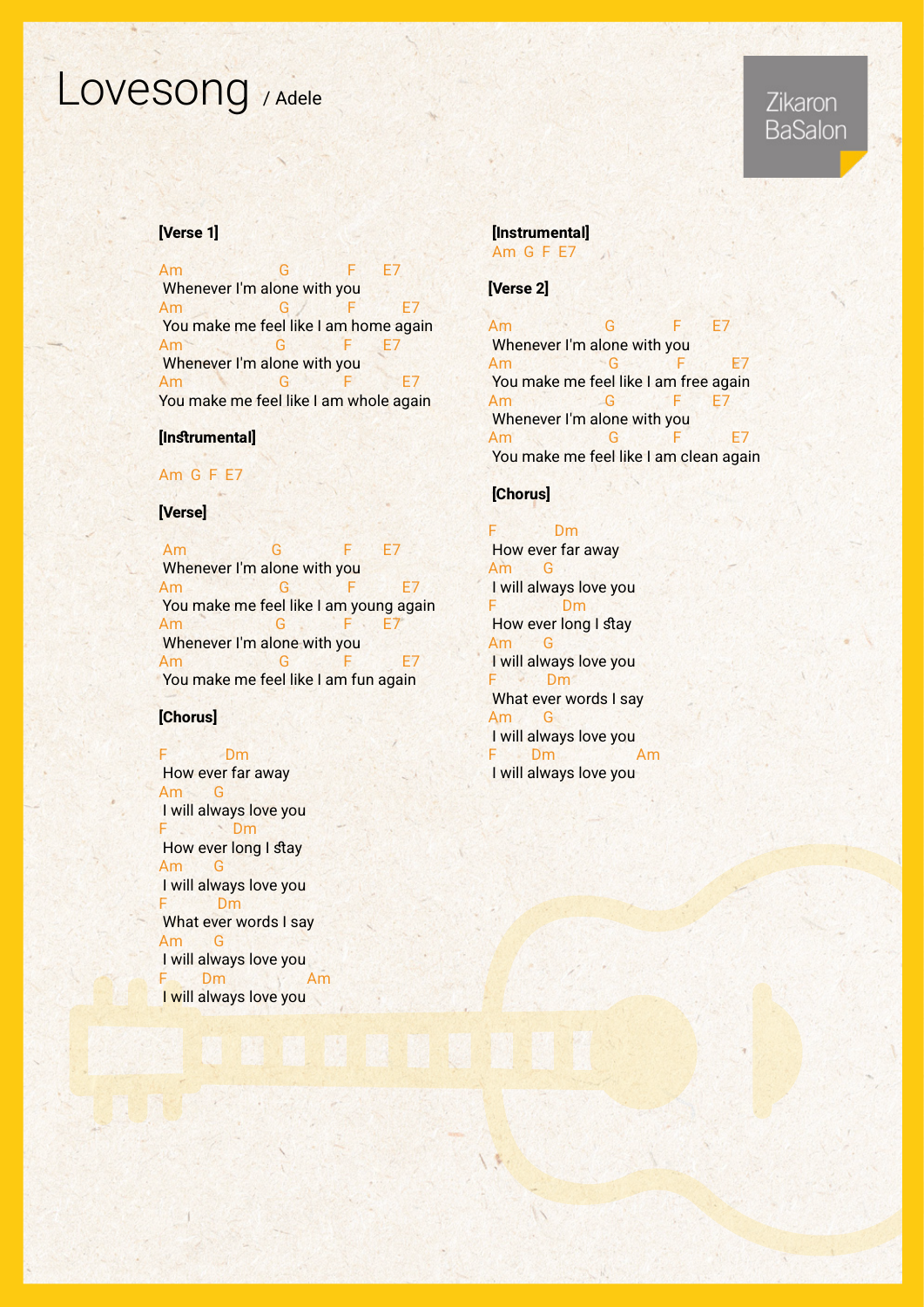## Baby Can I Hold You / Tracy Chapman

### Zikaron BaSalon

#### [Intro]

| $e  -2---2--x-0--x--2--- $ |
|----------------------------|
| $B -3---3---x-3---x-3---1$ |
| $G$  -2----2--x-2--x--2--- |
| $D -0---0---0-0-0---0---1$ |
|                            |
|                            |

#### A7sus4

| $e$  -0----0--x-0--------- |
|----------------------------|
| $B -3---3---x-2---$        |
|                            |
| $D -2---2--x-2---$         |
| $A[-0---0--0-0$            |
| 12 A A 4 4 4 4             |

#### [Verse 1]

D Dsus2 D **Sorry** A7sus4 A7 Em Is all that you can't say A7sus4 A7 D D sus2 D Years gone by and still A7sus4 A7 Em Words don't come easily G A Asus 4 A Like sorry like sorry

#### **Nerse** 2

D Dsus2 D Forgive me A7sus4 A7 Em Is all that you can't say A7sus4 A7 D D Sus2 D Years gone by and still A7sus4 A7 Em Words don't come easily G A Asus4 A Like forgive me forgive me

#### [Chorus]

D Dsus 2 D But you can say baby Em G D D 3us 2 D Baby can I hold you tonight? Bm G Em Maybe if I told you the right words A Asus 2 A Oooh at the right time D Dsus2 D You'd be mine Em (one strum)  $E$  F# (on bottom string) G A

#### [Verse 3]

D Dsus2 D I love you A7sus4 A7 Em Is all that you can't say A7sus 4 A7 D D Sus 2 D Years gone by and still A7sus4 A7 Em Words don't come easily A 4Asus A G Like I love you I love you

#### [Chorus]

#### D Dsus2 D

But you can say baby Em G D D 2D 2D Baby can I hold you tonight? Bm G Em Maybe if I told you the right words A Asus 2 A Oooh at the right time D Dsus 2 D You'd be mine

#### **[Outro]**

 $P_m = G \tD \tD \tD \tD \tD$ Baby can I hold you tonight? Bm G Em Maybe if I told you the right words A Asus 2 A Oooh at the right time D Dsus2 D Em G A You'd be mine D Dsus 2 D Em G A You'd be mine **D** You'd be mine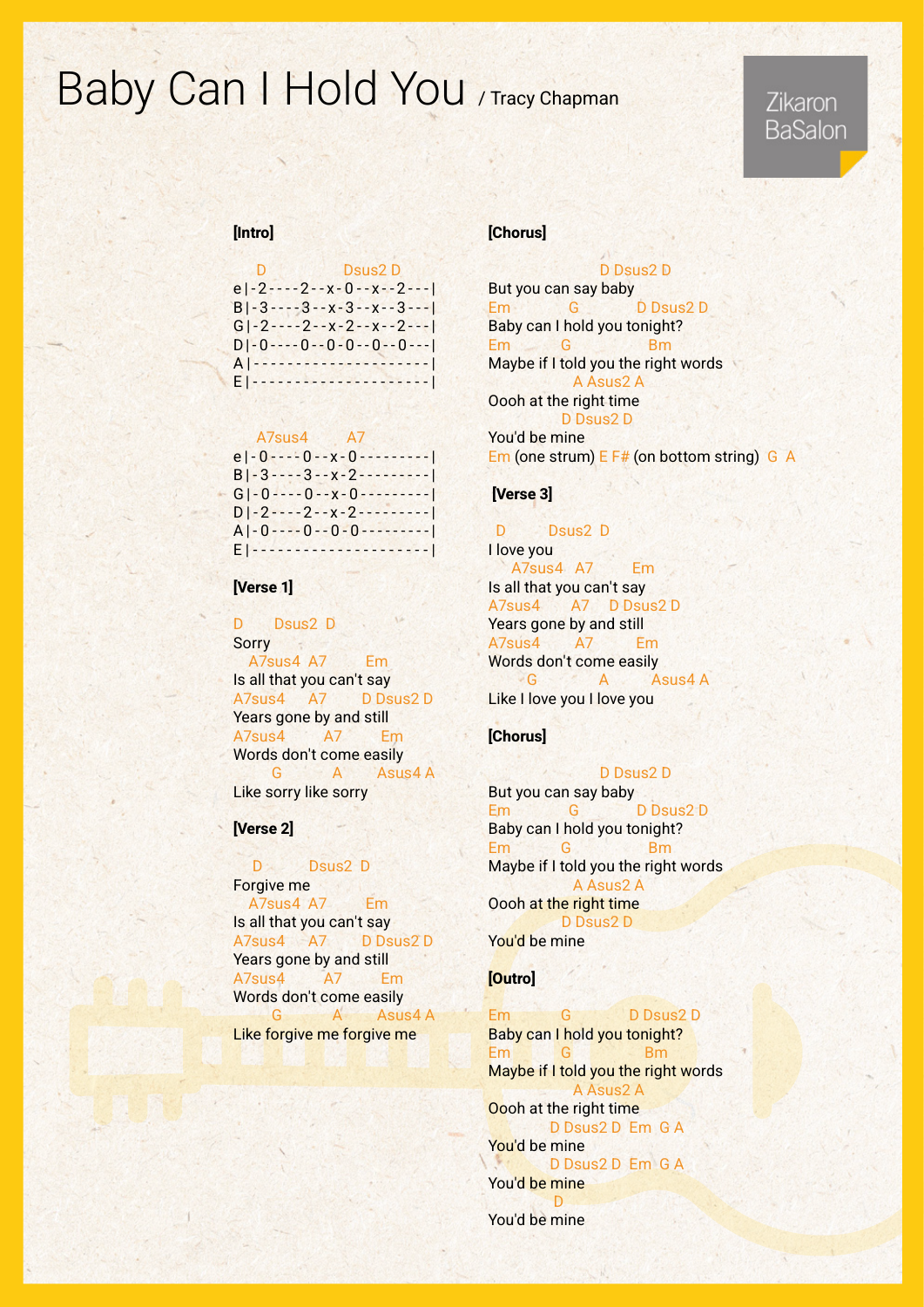## Heal The World / Michael Jackson

#### [Intro] (and verses)

| A                          | <b>Signal</b>                        | $Bm7$ $C/m$ | B <sub>m</sub> |  |
|----------------------------|--------------------------------------|-------------|----------------|--|
| $e$ -----                  |                                      |             |                |  |
|                            |                                      |             |                |  |
|                            | $6$ ---2-2-2-2-2-2-2-2-3-6-6-6-6-2-2 |             |                |  |
|                            |                                      |             |                |  |
|                            |                                      |             |                |  |
| <u> E ----------------</u> |                                      |             |                |  |

#### [Verse]

**28 A** Bm7 There's a place in your heart  $2.5$  C#m Bm7 **And I know that it is love** A And this place could be much Bm7 C#m Bm7 Brighter than tomorrow **2** A Bm7 And if you really try **7**Bm7 You'll find there's no need to cry A

In this place you'll feel 8m7 C# m Bm7 There's no hurt or sorrow

#### [Pre-Chorus]

**b** D C#m There are ways to get there m#C D If you care enough for the living **Bm7** <u>Make a little space</u> E MARINE <u>Make a better place</u>

#### **[Chorus]**

A <u>Heal the world</u> **1985 Bm7** <u>Make it a better place</u>  $\equiv$ Bm7/E For you and for me A And the entire hu<mark>ma</mark>n race  $E = F \# m$  C#m There are people dying m D C#m If <mark>you</mark> care enough f<mark>or t</mark>he l<mark>ivin</mark>g **Bm7** D A M<mark>ake a better place for you and for m</mark>e

### [Instrumental]

Bm7 C#m Bm7

#### [Verse]

**2** Bm7 If you want to know why  $2 \times 10^{14} \text{ m}$ There's a love that cannot lie

7Bm m#C 7Bm A Love is strong it only cares for joyful giving **A** Bm7 If we try we shall see **7**Bm7 In this bliss we cannot feel **2** A Bm7 Fear or dread we stop existing **7** C#m Bm7 And start living

#### [Pre-Chorus]

n D C#m Then it feels that always  $D \rightarrow \mathbb{C}$ #m Love's enough for us growing **Participal Bm7** So make a better world E TAN

<u>Make a better world</u>

#### [Chorus]

 $-A$ Heal the world **1989** Bm7 <u>Make it a better place</u> Bm7/E For you and for me A And the entire human race  $E = F \# m \quad C \# m$ There are people dying m D D C#m If you care enough for the living **Bm7** D A Make a better place for you and for me **[Bridge]** 

**G** And the dream we were conceived in A Will reveal a joyful face **G** And the world we once believed in A <u>Will shine again in grace</u> **F#m** C#m Then why do we keep strangli<mark>ng li</mark>fe m D C#m Wound this earth crucify this soul **1989 Bm7** 

Though it's plain to see

This world is heavenly E D Be God's glow

#### [Verse]

**A** Bm We could fly so high **7** C#m Bm7 Let our spirits never die 7Bm7 M C#m Bm7 In my heart I feel you are all my brothers **2** A Bm7 Create a world with no fear  $27$  m m  $27$  m  $27$  m  $27$  m  $27$  m  $27$  m  $27$  m  $27$  m  $27$  m  $27$  m  $27$  m  $27$  m  $27$  m  $27$  m  $27$  m  $27$  m  $27$  m  $27$  m  $27$  m  $27$  m  $27$  m  $27$  m  $27$  m  $27$  m  $27$  m  $27$  m  $27$  m  $27$  m  $27$  m  $27$  m  $27$  m  $2$ Together we'll cry happy tears

#### *A* Bm See the nations turn their swords  $C#m$  Bm7 Into plowshares

#### [Pre-Chorus]

n D C#m We could really get there  $\blacksquare$  D D  $\blacksquare$  D  $\blacksquare$  D  $\blacksquare$   $\blacksquare$   $\blacksquare$   $\blacksquare$   $\blacksquare$   $\blacksquare$   $\blacksquare$   $\blacksquare$   $\blacksquare$   $\blacksquare$   $\blacksquare$   $\blacksquare$   $\blacksquare$   $\blacksquare$   $\blacksquare$   $\blacksquare$   $\blacksquare$   $\blacksquare$   $\blacksquare$   $\blacksquare$   $\blacksquare$   $\blacksquare$   $\blacksquare$   $\blacksquare$   $\blacksquare$   $\blacksquare$   $\blacksquare$   $\bl$ If you cared enough for the living **Participal** Bm7 <u>Make a little space</u> e e de la <mark>E</mark> To make a better place

#### [Chorus]

A Heal the world 7Bm Make it a better place  $\_$  Bm7/E For you and for me A And the entire human race  $E = F \# m \; C \# m$ There are people dying m D C#m If you care enough for the living **Bm7** D A Make a better place for you and for me

#### [Outro]

**B** Heal the world **7** C#m7 Make it a better place  $F#$ For you and for me #F B And the entire human race m G#m D#m There are people dying m E D#m If you care eno<mark>ugh f</mark>or the living

 $C \# m7$  E B Make a better place for you and for me

 $C#$ Heal the world 7m#D <u>Make it</u> a better plac<mark>e</mark>  $-$  G# For you and for me  $A^*$   $C^*$   $G^*$ And the entire human race **A#m** Fm There are people dying  $F#$   $Fm$ If you care enough fo<mark>r t</mark>he living  $D#m7$   $F#$   $C#$ Make a better place for you and for me [Ending]

 $C#$   $F#$   $C#$ You and for me

### **Zikaron** BaSalon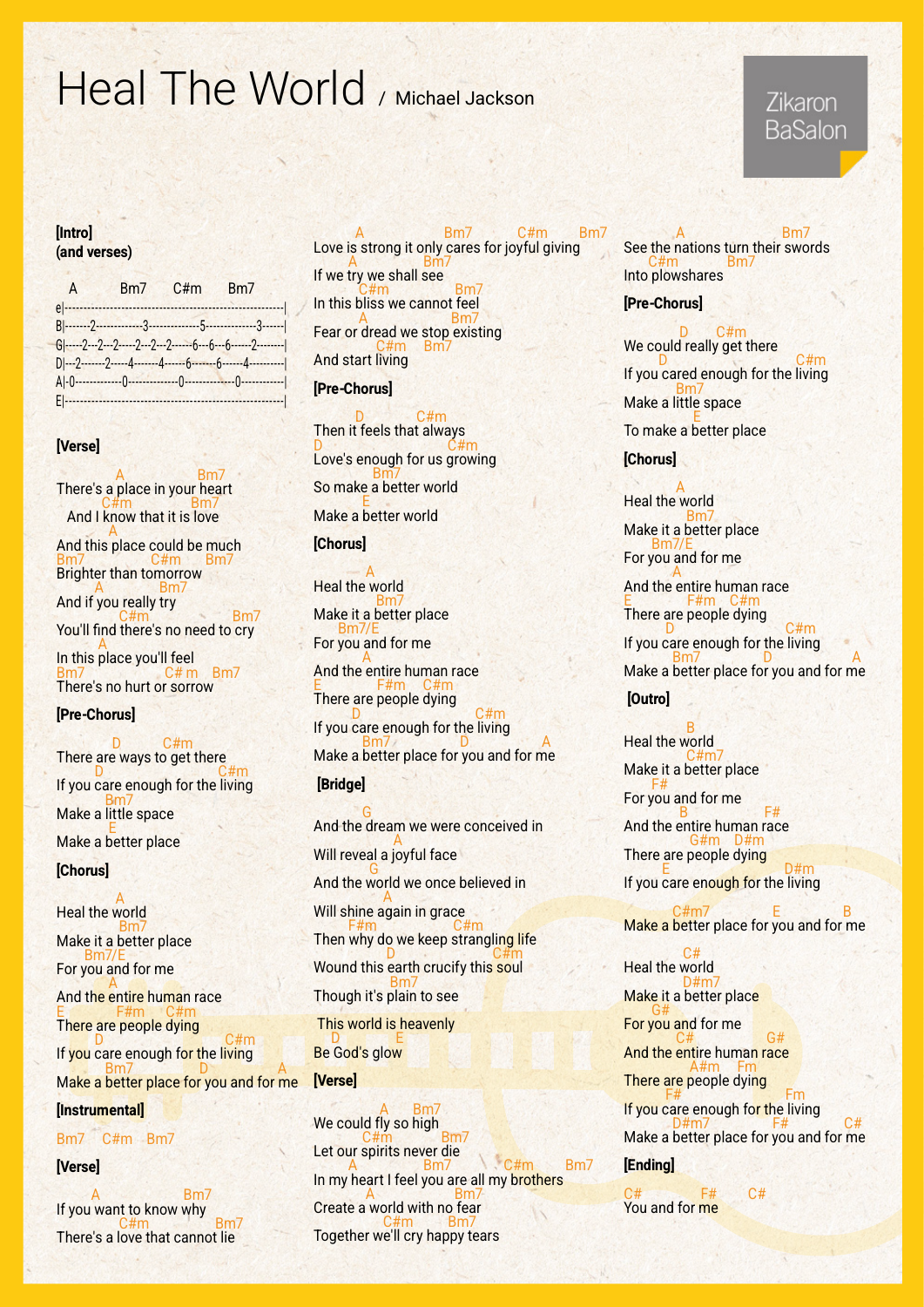## Imagine / John Lennon

### Zikaron **BaSalon**

#### Dm7/C: x30211

C Cmaj7 F C Imagine there's no heaven C Cmaj7 F C It's easy if you try C Cmaj7 F C No hell below us C Cmaj7 F Above us only sky

F Am Dm7 Dm7/C Imagine all the people G · G7 Living for today

C Cmaj7 F C Imagine there's no countries C Cmaj7 F C It isn't hard to do C Cmaj7 F C Nothing to kill or die for C Cmaj7 F C And no religion too F Am Dm7 Dm7/C Imagine all the people G 7 F Living life in peace

#### :Chorus

F G C E7F You may say I'm a dreamer F G C E7F But I'm not the only one F G & C E7F I hope someday you'll join us F G C And the world will live as one

C Cmaj7 F C Imagine no possessions C Cmaj7 F C I wonder if you can C Cmaj7 F no need for greed or hunger C Cmaj7 A brotherhood of man

F Am Dm7 Dm7/C Imagine all the people 7G G Sharing all the world

Bridge: C C C x2

**Repeat Chorus** Bridge: C C C x2

Ending: C C C x2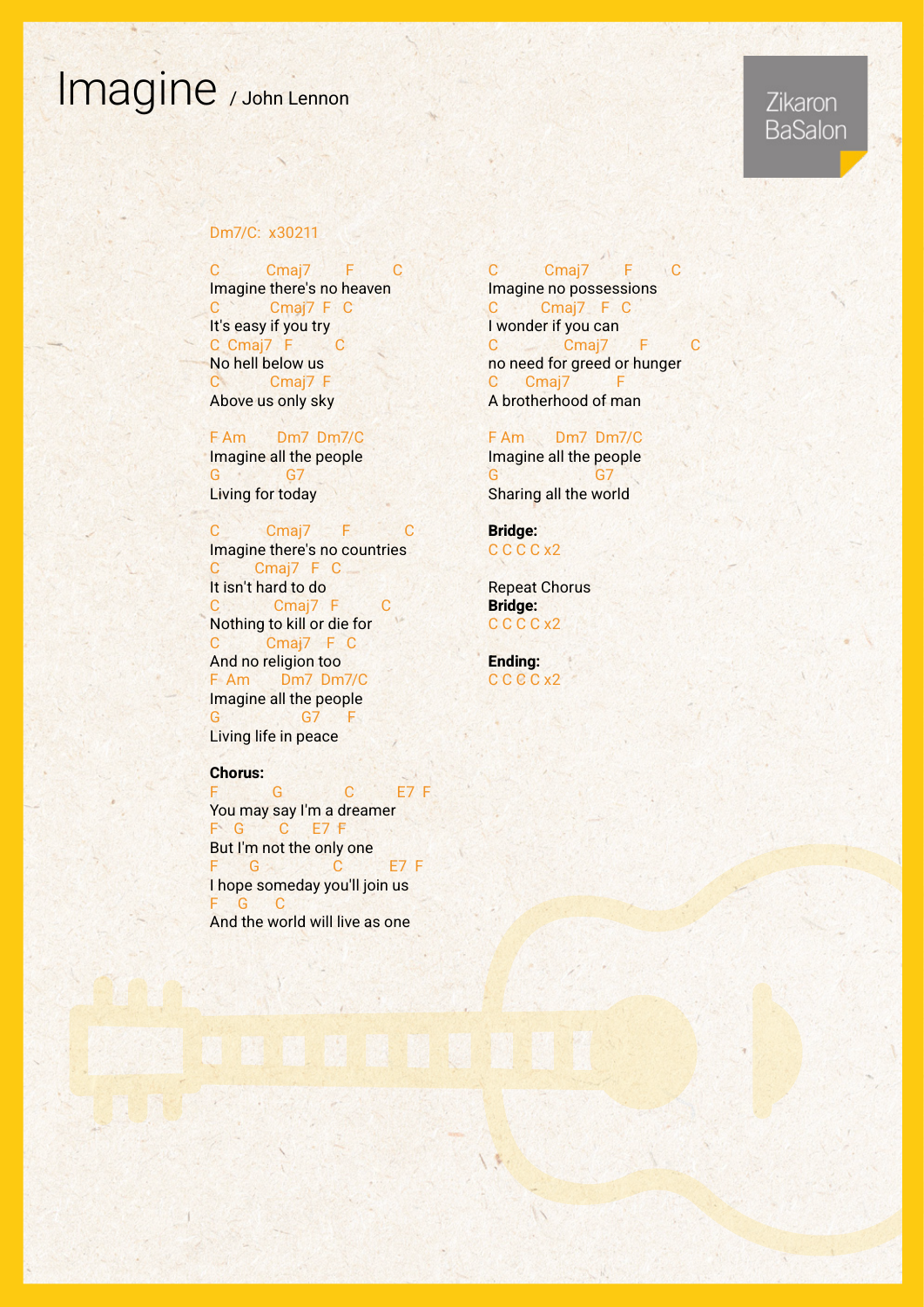## Society / Eddie Vedder

### Zikaron **BaSalon**

#### [Intro] Bm

#### [Verse]

D A D Oh, it's a mystery to me **D** G A We have a greed with which we have agreed Bm A G And you think you have to want more than you need **G** A Bm Until you have it all, you won't be free

#### [Chorus]

D G Society, you're a crazy breed Bm A Hope you're not lonely without me

#### [Verse]

**D** D **A** A D When you want more than you have, you think you need A G D And when you think more than you want, your thoughts begin to bleed **G** Bm I think I need to find a bigger place  $\mathsf{B}_{\mathsf{A}}$  and  $\mathsf{B}_{\mathsf{B}}$  and  $\mathsf{B}_{\mathsf{B}}$  and  $\mathsf{B}_{\mathsf{B}}$  and  $\mathsf{B}_{\mathsf{B}}$  and  $\mathsf{B}_{\mathsf{B}}$ 

'Cause when you have more than you think, you need more space

#### [Chorus]

D G Society, you're a crazy breed **Example 2** A Bm Hope you're not lonely without me D G Society, crazy indeed **Example 2** A Bm Hope you're not lonely without me

#### **[Solo]**

#### - Guitar 1 -

D A D D G A G A Bm G A Bm G D A Bm

| - Guitar 2 -                                            |  |
|---------------------------------------------------------|--|
|                                                         |  |
| B --------------------------7----7---10-10-------10---- |  |
|                                                         |  |
|                                                         |  |
|                                                         |  |
|                                                         |  |

### [Verse]

**D A** B **A** D There's those thinking, more-or-less, less is more **D** December 1989 **A** But if less is more, how you keeping score?  $\mathsf{B}_{\mathsf{A}}$  and  $\mathsf{B}_{\mathsf{B}}$  and  $\mathsf{B}_{\mathsf{A}}$  and  $\mathsf{B}_{\mathsf{B}}$  and  $\mathsf{B}_{\mathsf{B}}$ Means for every point you make, your level drops Germany A Germany Bm Kinda like you're starting from the top, you can't do that

### [Chorus]

**Contract of the Contract of D** Society, you're a crazy breed **Example 2.1 A** Hope you're not lonely without me D G Society, crazy indeed **Example 20** A **Bm** Hope you're not lonely without me D G Society, have mercy on me **Example 2** A Bm Hope you're not angry if I disagree D G Society, crazy indeed  $BmD$ Hope you're not lonely... without me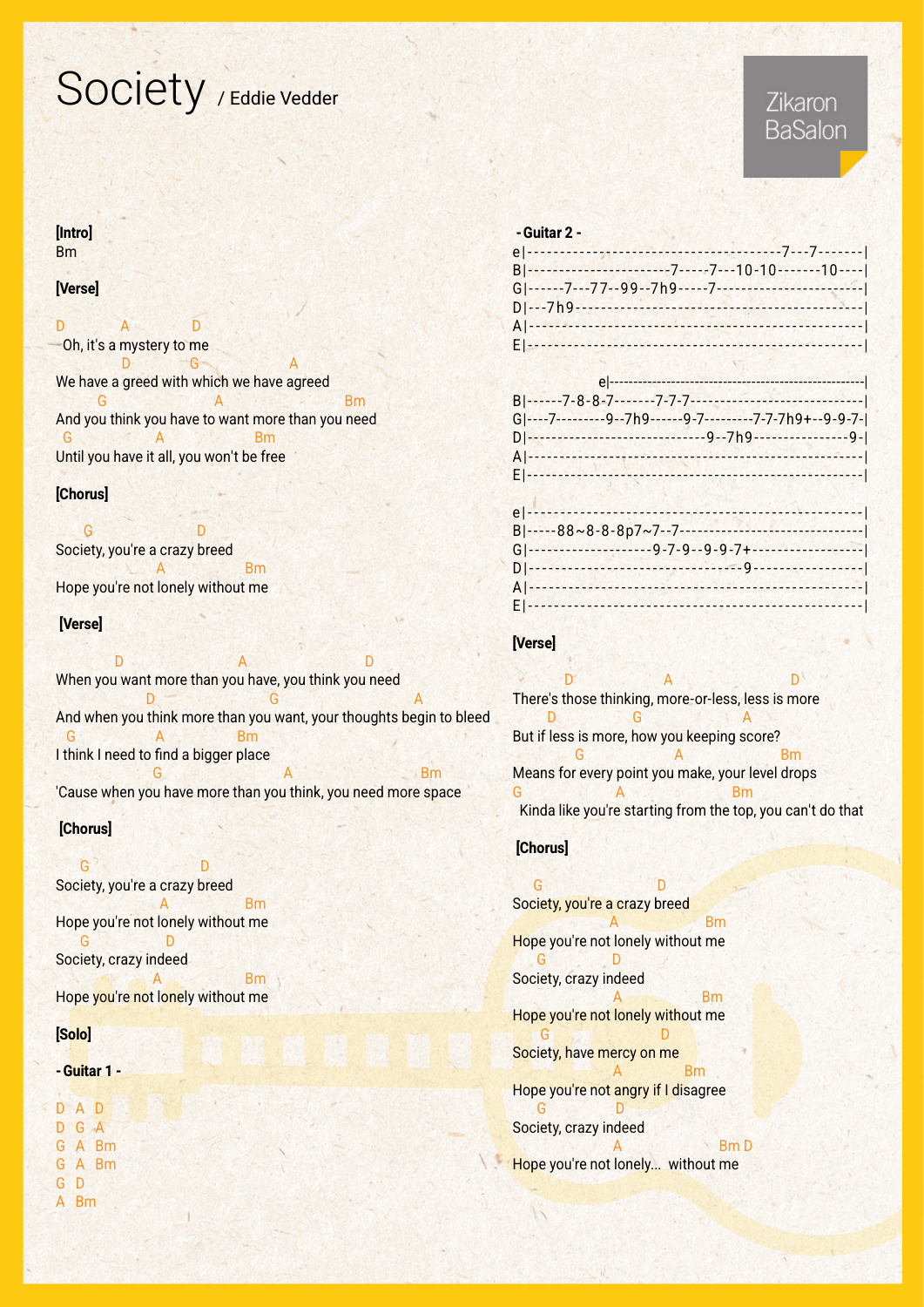## Tears In Heaven / Fric Clapton

### **Zikaron** BaSalon

#### [Intro]

#### A E/G# F#m A/E D/F# E7sus4 E7 A

#### [Chorus]

 $A \sim E$  F#m  $A/E$ Would you know my name,  $D/F#$   $A/E$   $E$ If I saw you in heaven,  $A$  E F#m A/E Would it be the same,  $D/F#$   $A/E$   $E$ If I saw you in heaven,

#### [Verse]

 $F#m$   $C#/E#$ I must be strong, A7/E F#7 and carry on, E<sub>1</sub> Bm<sup>7</sup>/E<sub>1</sub> Cause I know I don't belong, A Here in heaven.

#### [Link]

#### A E/G# F#m A/E D/F# E7sus E7 A

#### [Chorus]

 $E = F \# m A / E$ Would you hold my hand  $D/F#$   $A/E$   $E$ If I saw you in heaven A E F#m A/E Would you help me stand  $D/F#$   $A/E$   $E$ If I saw you in heaven

#### [Verse]

#### $F#m$   $C#/E#$ l'Il find my way,  $A7/E$  F#7 through night and day Bm7 Bm7/E Cause I know I just can't stay A

Here in heaven

#### [Link]

A E/G# F#m A/E D/F# E7sus4 E7 A

#### **[Bridge]**

 $G/B$  Am Time can bring you down  $D/F#$  G  $D/F#$  Em  $D/F#G$ Time can bend your knee C G/B Am Time can break your heart  $D/F#$  G Have you begging please  $D/F#$  E **Begging please** 

[Instrumental]

#### A  $E/G#$  F#m A/E D/F# A/E E7 x2

#### [Verse]

 $F#m$   $C#/F#$ Beyond the door  $AY/E$  F#7 There's peace I'm sure. E7/Bm7 Bm7/E And I know there'll be no more... A **Tears in heaven** 

#### $[Link]$

#### A E/G# F#m A/E D/F# E7sus4 E7 A

#### [Chorus]

A E F#m A/E Would you know my name,  $D/F#$   $A/E$   $E$ If I saw you in heaven, A E F#m A/E Would it be the same,  $D/F#$  A E If I saw you in heaven,

#### [Verse]

 $F#m$   $C#/F#$ I must be strong, A7/E F#7 and carry on, **E77/Bm7/E** Cause I know I don't belong, A

Here in heaven.

**[Outro]** 

A E/G# F#m A/E Bm7 Bm7/E A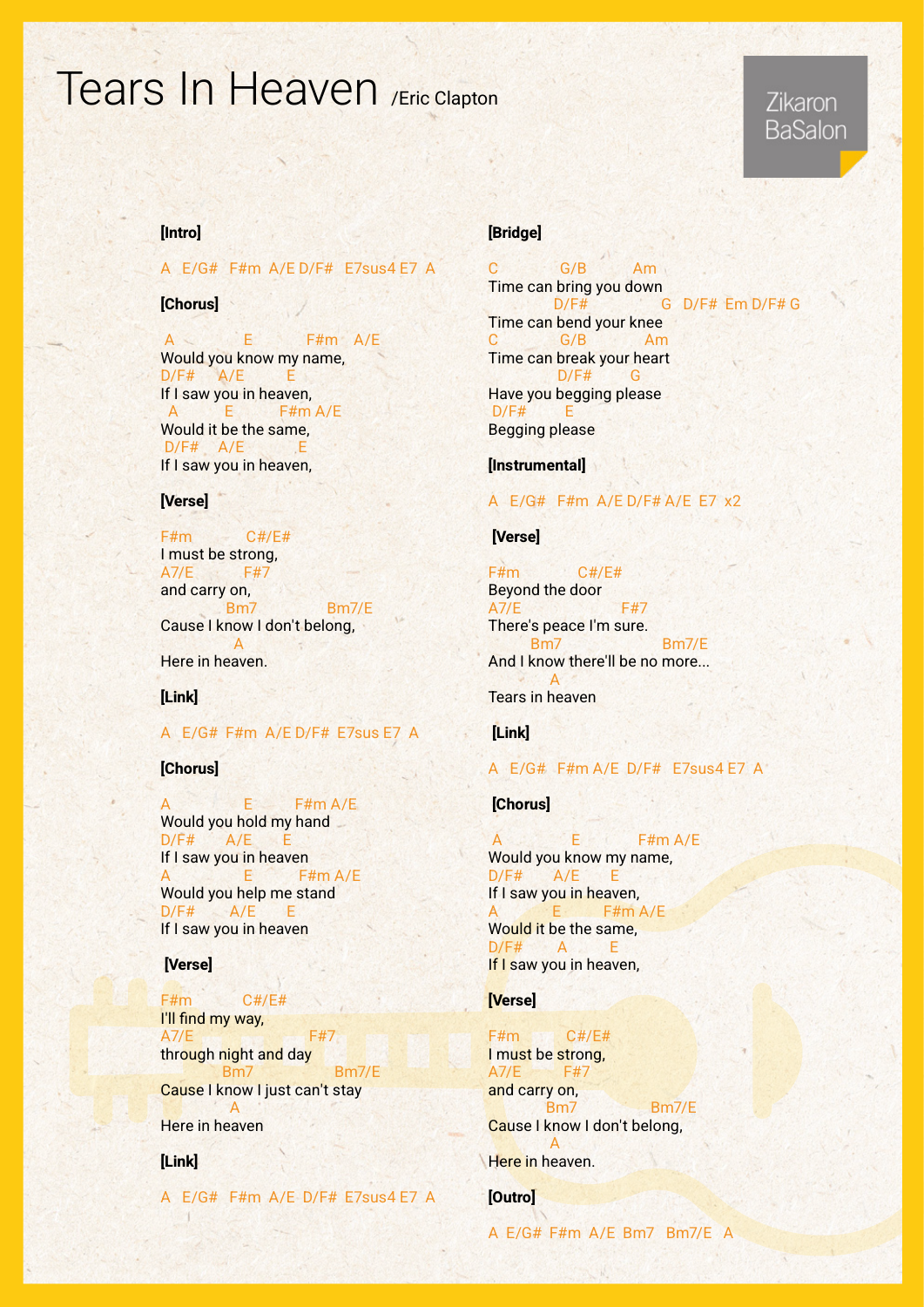# You've Got A Friend / Carole King

### Zikaron **BaSalon**

#### [Intro]

#### G C D7sus4 G F#m11 B7

#### [Verse 1]

Em 8/ Em 8/ Em 8/ Em When you're down and troubled and you need some love and care Am7 D7sus4 G G and nothing, nothing is going right. F#m11 B7 B7 Em B7 Em Close your eyes and think of me and soon I will be there Am7 Bm7 D7sus4 to brighten up even your darkest nights

#### [Chorus]

C G You just call out my name and you know wherever I am, asset by D7sus4 I come running to see you again Gmaj7 C Em G/D Winter spring summer or fall, all you got to do is call C Bm7 Am7 D7sus4 G C G F#m11 B7 and I'll be there. You've got a friend.

#### [Verse 2]

Em B7 Em B7 Em If the sky above you grows dark and full of clouds, Am7 D7sus4 G G and that ol' north wind, begins to blow. F#m11 B7 Em B7 Em Keep your head together and call my name out loud, Am7 8m7 Bm7 D7sus4 D7 D7sus2 D7 soon, you'll hear me knocking at your door.

#### [Chorus]

**C** George Countries of C You just call out my name and you know wherever I am, 16 D D Tsus4 I come running to see you again Gmaj7 C Em G/D Winter spring summer or fall, all you got to do is call 4sus C Bm7 Am7 D7sus4 and I'll be there, yes, I will.

#### [Bridge]

**C** Fig. 1. The contract of the C Now ain't it good to know that you've got a friend *Gmaj7* when people can be so cold.  $2 \times 7$  Em  $2 \times 7$  Em  $2 \times 7$ They'll hurt you, yes, desert you and take your soul if you let them. D7sus4 D7 Oh, but don't you let them.

#### [End-Chorus]

C G You just call out my name and you know wherever I am, Galleria de D7sus4 I come running to see you again G Comaj Gmaj 7 C 6 Cm Em G/D Winter spring summer or fall, all you got to do is call C Bm7 Am7 D7sus4 and I'll be there, yes, I will. G C G You've got a friend, you've got a friend. G G/C Ain't it good to know, you've got a friend. G G/C Ain't it good to know, and it's good to know  $C/G$ Ain't it good to know you've got a friend, oh, C G C yeah, you've got a friend, yeah, baby.  $G$ You've got a friend, oh, yeah. **G** You've got a friend.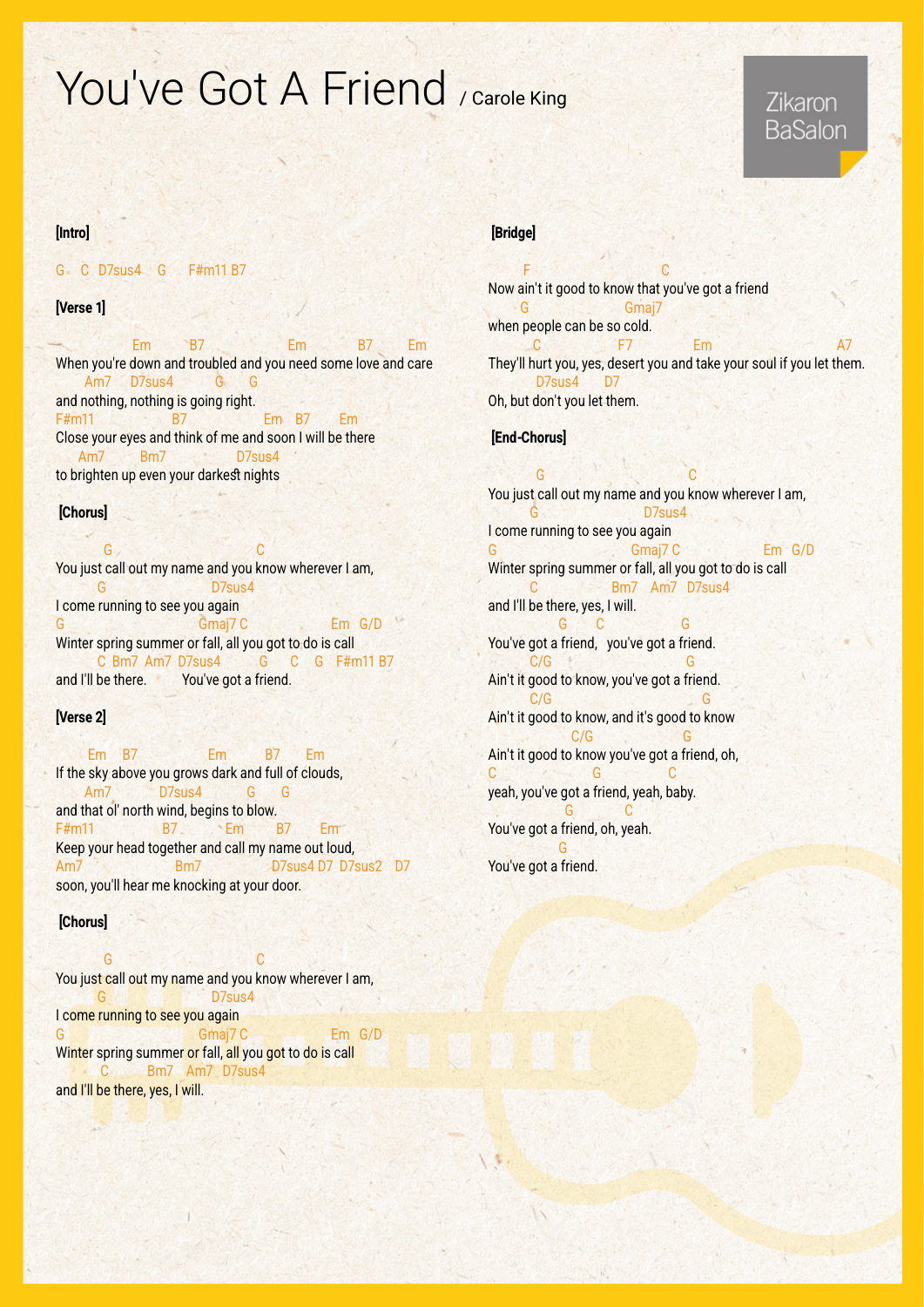## Soon We'll Be Found / Sia

Zikaron **BaSalon** 

 $G/Cm$   $3-X-5-5-4-3$ Bb/Eb 6-X-8-8-8-6

Intro

Cm G/Cm Fm G

Cm G/Cm Fm G Come along it is the break of day Cm G/Cm Fm G Surely now, you'll have some things to say Cm G/Cm Fm G Ab Bb It's not the time for telling tales on me

Eb Bb/Eb So come along, it wont be long Ab 'Til we return happy Eb<sub>b</sub> Shut your eyes, there are no lies Ab In this world we call sleep Eb Bb/Eb Let's desert this day of hurt Ab Bb G Tomorrow we'll be free

Cm Bb Eb Let's not fight I'm tired can't we just sleep tonight Cm Bb Eb Turn away it's just there's nothing left here to say Cm Bb Eb F Ab G Turn around I know we're lost but soon we'll be found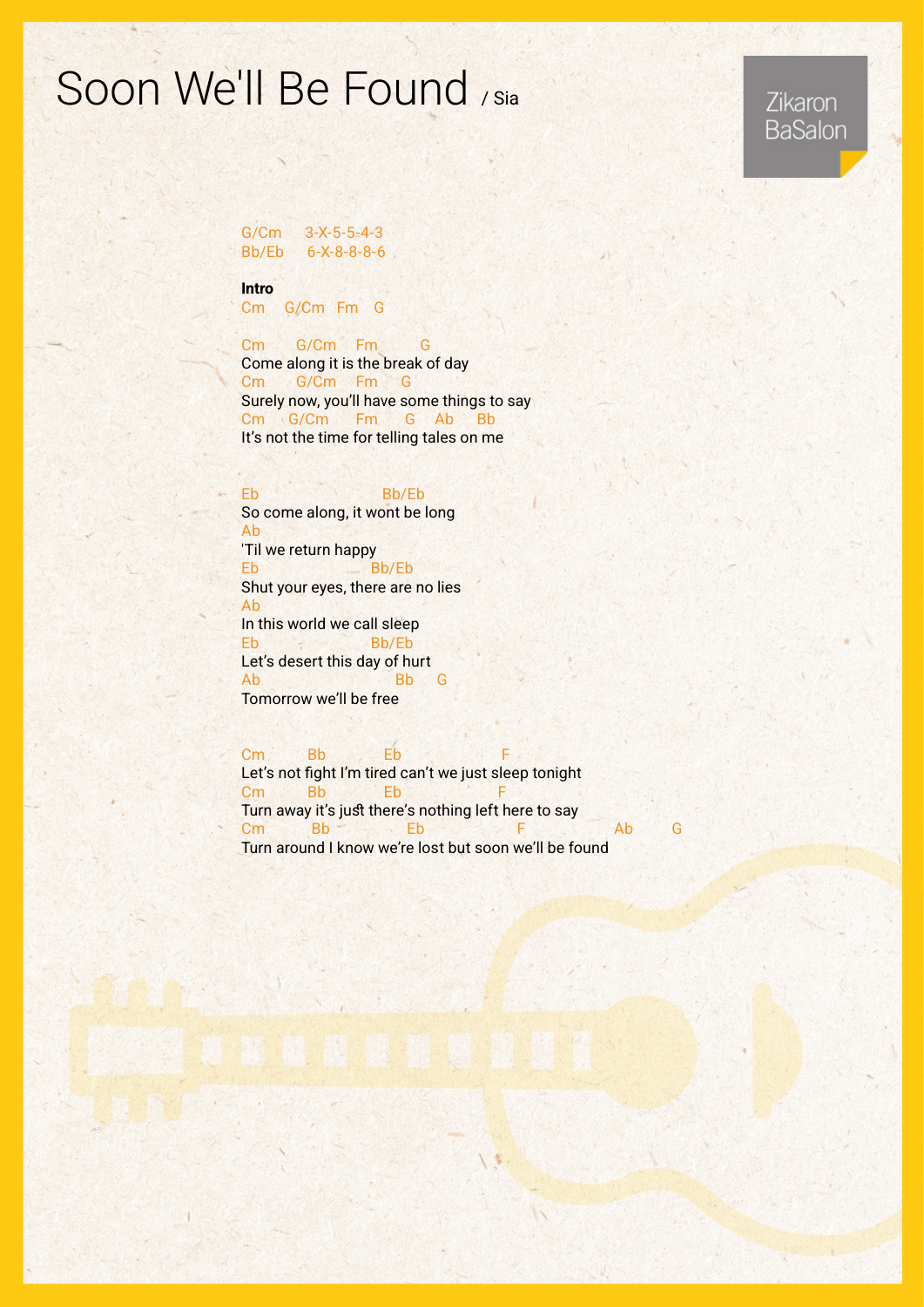# Mad World / Gary Jules

### Zikaron **BaSalon**

#### [Intro]

A Em A Em

#### [Verse 1]

Email: Contact Contact Contact Contact Contact Contact Contact Contact Contact Contact Contact Contact Contact Contact Contact Contact Contact Contact Contact Contact Contact Contact Contact Contact Contact Contact Contact All around me are familiar faces D<sub>A</sub> Worn out places, worn out faces Em Grand Construction Construction Construction Construction Construction Construction Construction Construction Construction Construction Construction Construction Construction Construction Construction Construction Const Bright and early for their daily races  $\mathsf{D}$  A Going nowhere, going nowhere Em Their tears are filling up their glasses  $D \qquad A$ No expression, no expression **Em** Hide my head, I want to drown my sorrow D A No tomorrow, no tomorrow

#### [Chorus]

Em A Em And I find it kinda funny, I find it kinda sad Em et al. 2008. A construction of the Emile Section of the Emile Section of the American Section of the American Section of the American Section of the American Section of the American Section of the American Section of th

The dreams in which I'm dying are the best I've ever had Em A I find it hard to tell you, I find it hard to take **A** 

When people run in circles, it's a very, very E<sub>m</sub>

Mad world **Em** Mad world

#### [Verse 2]

Em Grand Construction of the Construction of the Construction of the Construction of the Construction of the C Children waiting for the day they feel good  $D \qquad A$ Happy birthday, happy birthday Emanuel Company of the G Made to feel the way that every child should  $\mathsf{D}$  A Sit and listen, sit and listen Employee and the Contract of G Went to school, and I was very nervous D A No one knew me, no one knew me Em<sub>p</sub> contract G Hello, teacher, tell me what's my lesson D<sub>A</sub> Look right through me, look right through me

#### [Chorus]

Em A Em And I find it kinda funny, I find it kinda sad **Em Albert Additional Em** The dreams in which I'm dying are the best I've ever had **Em A** Emergency A I find it hard to tell you, I find it hard to take **A** When people run in circles, it's a very, very **Em** Mad world F<sub>m</sub> Mad world F<sub>m</sub> Enlarging your world E<sub>m</sub> Mad world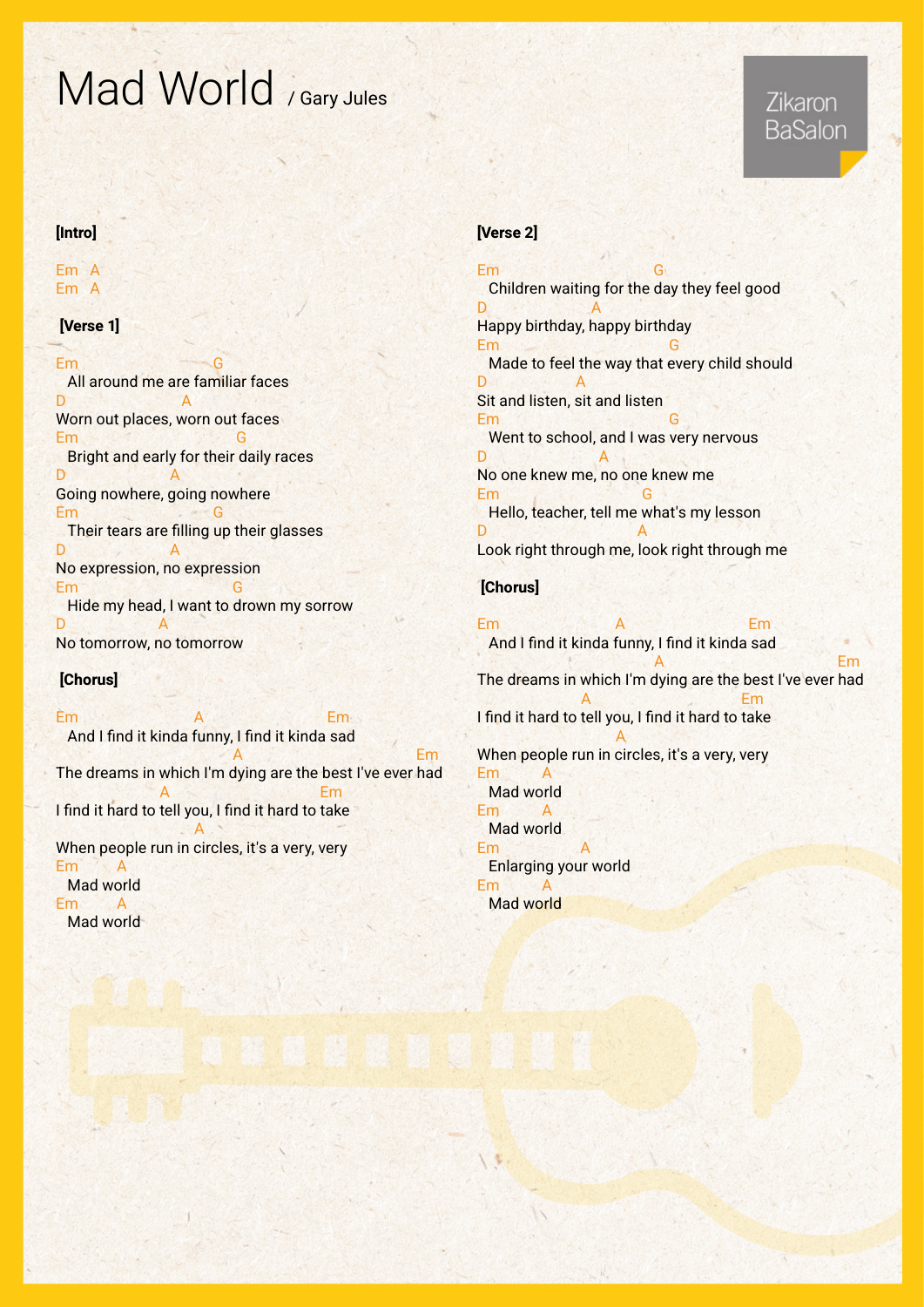## The Sound of Silence / Simon & Garfunkel

### Zikaron **BaSalon**

#### D<sub>m</sub>

Hello darkness my old friend **Dm** I've come to talk with you again F Bb F Because a vision softly creeping **F** Bb F Left his seeds while I was sleeping F Bb Bb B B B B B B B B B B B And the vision that was planted in my brain Dm F C Dm Still remain within the sound of silence.

#### **Nerse 1**

**Contract of the Contract of Contract of Contract of Contract of Contract of Contract of Contract of Contract o** In restless dreams I walked alone **Dm** Narrow streets of cobbled stone F Bb 'Neath the halo of a street lamp **F** Bb Bb B B I turned my collar to the cold and damp F Bb When my eyes were stabbed by the flash of a neon light **Dm F** Dm C Dm That split the night and touched the sound of silence.

#### [Verse 2]

**C** And in the naked light I saw <u>Dmarting the Second Second Second Second Second Second Second Second Second Second Second Second Second Second Second Second Second Second Second Second Second Second Second Second Second Second Second Second Second Secon</u> Ten thousand people maybe more B<sub>b</sub> People talking without speaking **F** Bb Bb People hearing without listening F Bb  $\mathbb{R}^n$  Bb  $\mathbb{R}^n$  Bb  $\mathbb{R}^n$ People writing songs that voices never share Dm F C Dm And no one dare disturb the sound of silence

### [Verse 3]

**Contract of the Contract of Contract of the Contract of the Contract of the Contract of the Contract of the Co** Fools said I you do not know **Dm** Silence like a cancer grow **F** Bb Bb F Hear my words that I might teach you F Bb Take my arm that I might reach you **F** Bb<sub>i</sub> Bb<sub>i</sub> Bbi B But my words like silent raindrops fell Dm F C Dm And echoed in the well of silence

#### [Verse 4]

<u>Communication of the Communication of</u> And the people bowed and prayed Dm To the neon god they made **F** Bb F And the sign flashed out its warning  $B<sub>b</sub>$ In the words that it was forming

And the sign said  $\mathsf{B}\mathsf{b}$  , and the set of  $\mathsf{F}$  is the set of  $\mathsf{F}$ The words of the prophets are written on the subway walls Dm F C Dm And tenement halls and whispered in the sound of silence